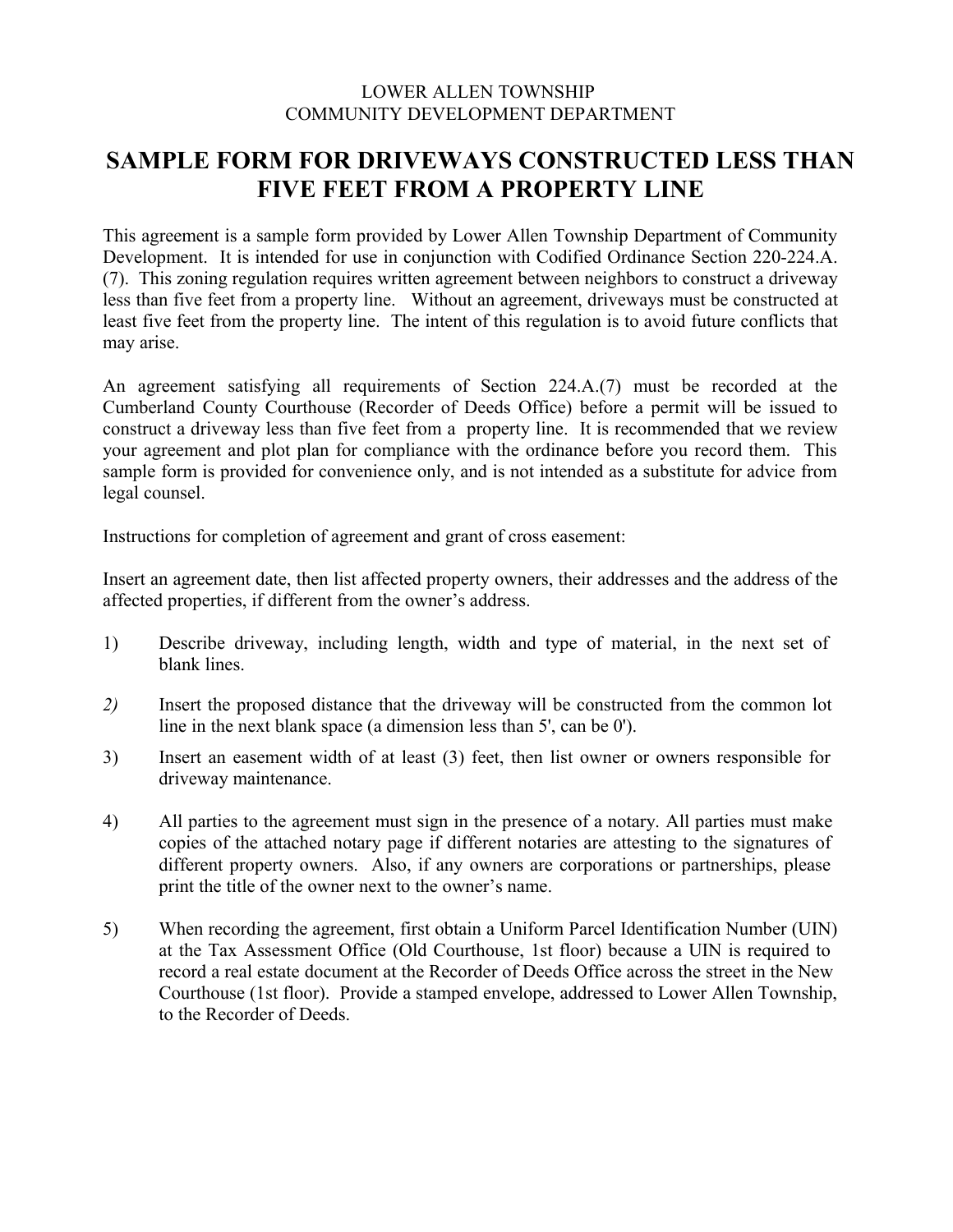#### **AGREEMENT AND GRANT OF CROSS EASEMENT**

|       | This agreement is made this day of         | 20 | between or |
|-------|--------------------------------------------|----|------------|
| among | <u> 2001 - Johann Stein, mars et al. (</u> |    |            |
|       |                                            |    |            |
|       |                                            |    |            |
|       | who agree that a                           |    |            |
|       |                                            |    |            |

may be constructed \_\_\_\_\_ feet from the property line or lines separating the above-listed owners' properties, as indicated on the attached plot plan, labeled "Exhibit A".

Execution of this agreement indicates that the undersigned property owners agree about the location of the common lot line and proposed driveway as depicted on "Exhibit A". The undersigned also grant to each other a permanent cross easement of \_\_\_\_\_\_\_ feet for the purpose of maintenance and repair. Furthermore, \_\_\_\_\_\_\_\_\_\_\_\_\_\_\_\_\_\_\_\_\_\_\_\_\_\_\_\_\_\_\_\_\_\_\_\_\_\_\_\_\_\_\_\_\_\_\_\_\_\_\_\_\_\_\_\_\_\_\_\_\_\_ agrees to maintain the proposed driveway.

This agreement shall be binding upon and inure to the benefits of the parties and their respective heirs, executors, administrators, and assigns.

| Print Owner's Name | Owner's Signature |  |
|--------------------|-------------------|--|
| Print Owner's Name | Owner's Signature |  |
| Print Owner's Name | Owner's Signature |  |
| Print Owner's Name | Owner's Signature |  |
| Print Owner's Name | Owner's Signature |  |
| Print Owner's Name | Owner's Signature |  |